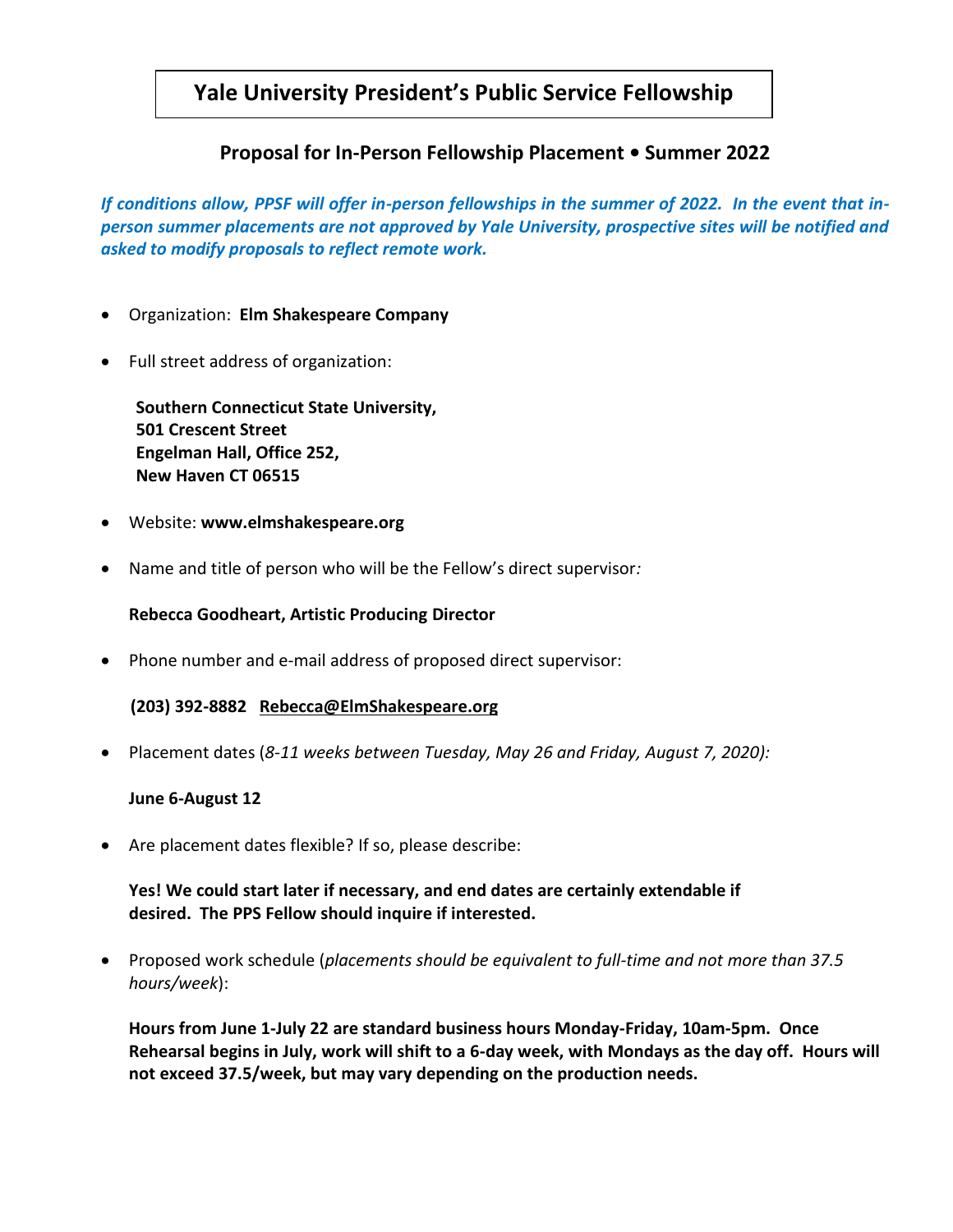• Organization description *(mission statement, population served. 150 words or less.):*

In **2022 Elm Shakespeare returns to professional productions after 2 years of virtual programming! Over 27 years, Elm Shakespeare has given the gift of FREE professional Shakespeare to over half a million people in Edgerton Park, and inspired almost 10,000 students with innovative, performance-based education programs. The company is dedicated to using the play's of Shakespeare -- performed with artistic excellence by nationally recognized artists representative of the community's wide diversity -- to bring New Haven's citizens together, no matter their economic status, race, sexual orientation, gender or cultural heritage. Together, we share what unites us – our humanity – with joy, wit, deep truths, and relevance. After a year of virtual programs exploring race, Shakespeare and how these plays can still speak to us all, we are excited to put into practice what we have learned, both onstage and through corrolary audience engagement activities throughout the community – continuing the conversation.**

• Write a 1-2 sentence summary of the work that the Fellow would be conducting (*50 words or less. This will be used as your organization's project description summary on the PPSF website, so be succinct*):

**The Production Management Fellow works directly with the Producer on a host of production tasks including development of audience engagement programming to more deeply engage the community. The Fellow will learn and assist in much needed support of the professional production, while working on meaningful outreach projects of their own.**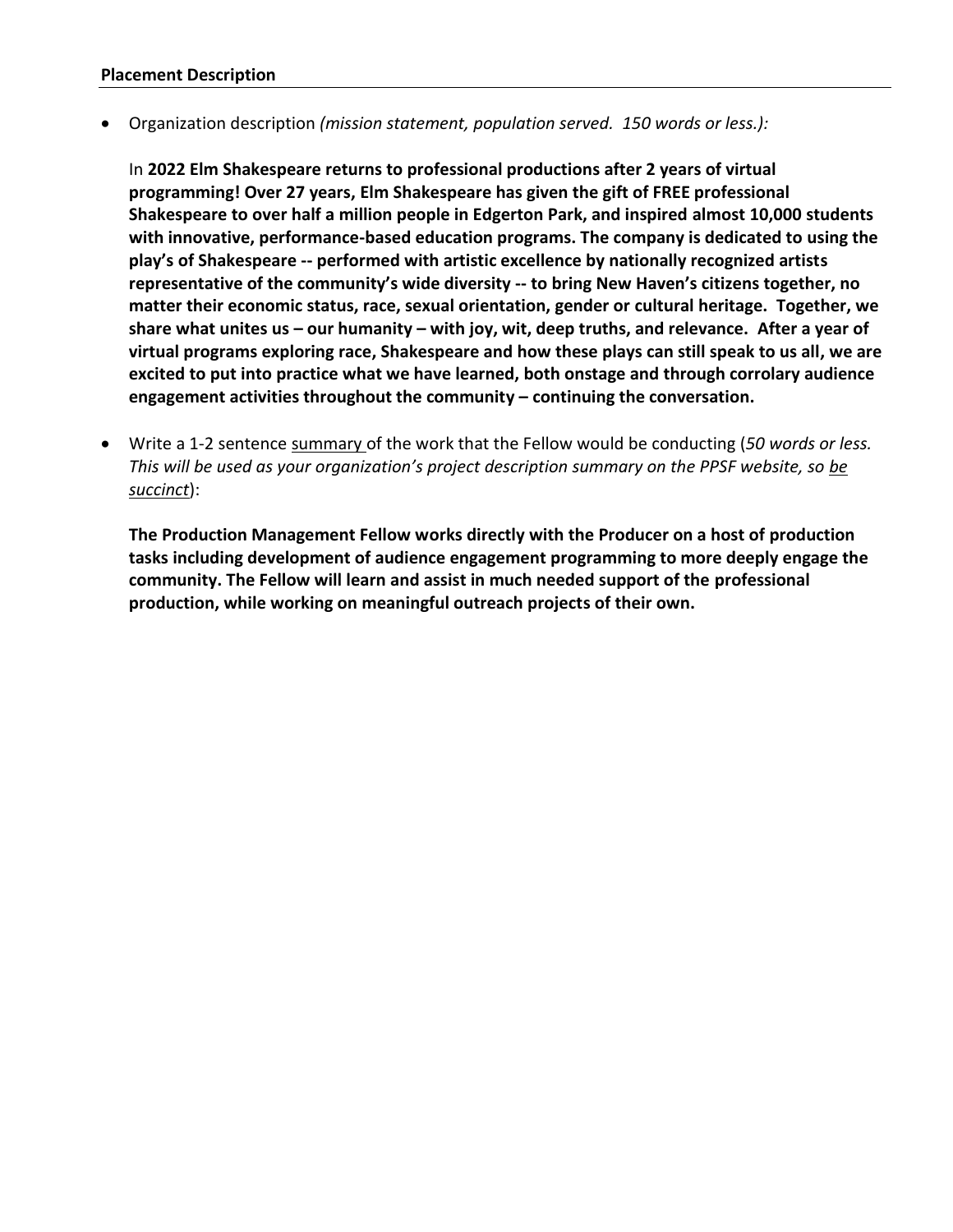• Write a more complete description of the specific project you propose and list the duties/outcomes expected of the Fellow. (*Suggested length: one to two pages.)*

**Elm Shakespeare Company produces a production of a Shakespeare play under a Union contract, which performs for 30,000 people in Edgerton Park the last 3 weeks in August. Engaging a dozen nationally known actors from around the country (as well as locally), ESC is excited to welcome as** 

**director of the production Peter Calender, Artistic Director of African American Shakespeare Company in San Francisco. The company is also excited to debut the newly built Alexander Clark Playhouse Stage. The Production Management Fellow will be intimately involved with making this large-scale project a reality.**

**Producing is the art of foresight and great communication when all goes well, and real-**



**time creative problem solving the other 75% of the time. The Production Management Fellow will have hands-on whirlwind tour of in-the-trenches arts management, with one of New Haven's most respected theater companies. With a year-round staff of four, however, Elm Shakespeare Company, while known for its world-class productions that perform for as many as 2,000 people in one night, is a perfect training ground for an ambitious and energetic arts lover who is hungry to experience a scope of theater making first hand. He or she will work directly with Producing Artistic Director, Rebecca Goodheart supporting her broad scope of duties. Tasks will shift from day to day, as will the people – the overarching goal being the facilitation of great art by visiting artists and the enjoyable, meaningful experience of our audiences.** 

**This facilitation includes myriad simple and mundane jobs, many of which a Producer must foresee, and often requiring real-time problem solving. Specific tasks the Production Management Fellow will work on include:**

- **Preparation of Union Contracts and Weekly Reports**
- **Gathering of Cast & Crew Biographies and Pictures**
- **Arranging and Facilitating Artist travel & arrival**
- **Overseeing and maintaining Artist Housing**
- **Cast/Crew Care & Feeding (Cantine Table in rehearsal, Water & Meals in the Park)**
- **Organization of Opening/Closing Night Parties**
- **Coordination of Artist transportation in town**
- **Distribution of marketing materials**
- **Distribution of neighborhood letter regarding summer park performance schedule**
- **Organizing & Assisting in Dressing Room Set Up & Breakdown**

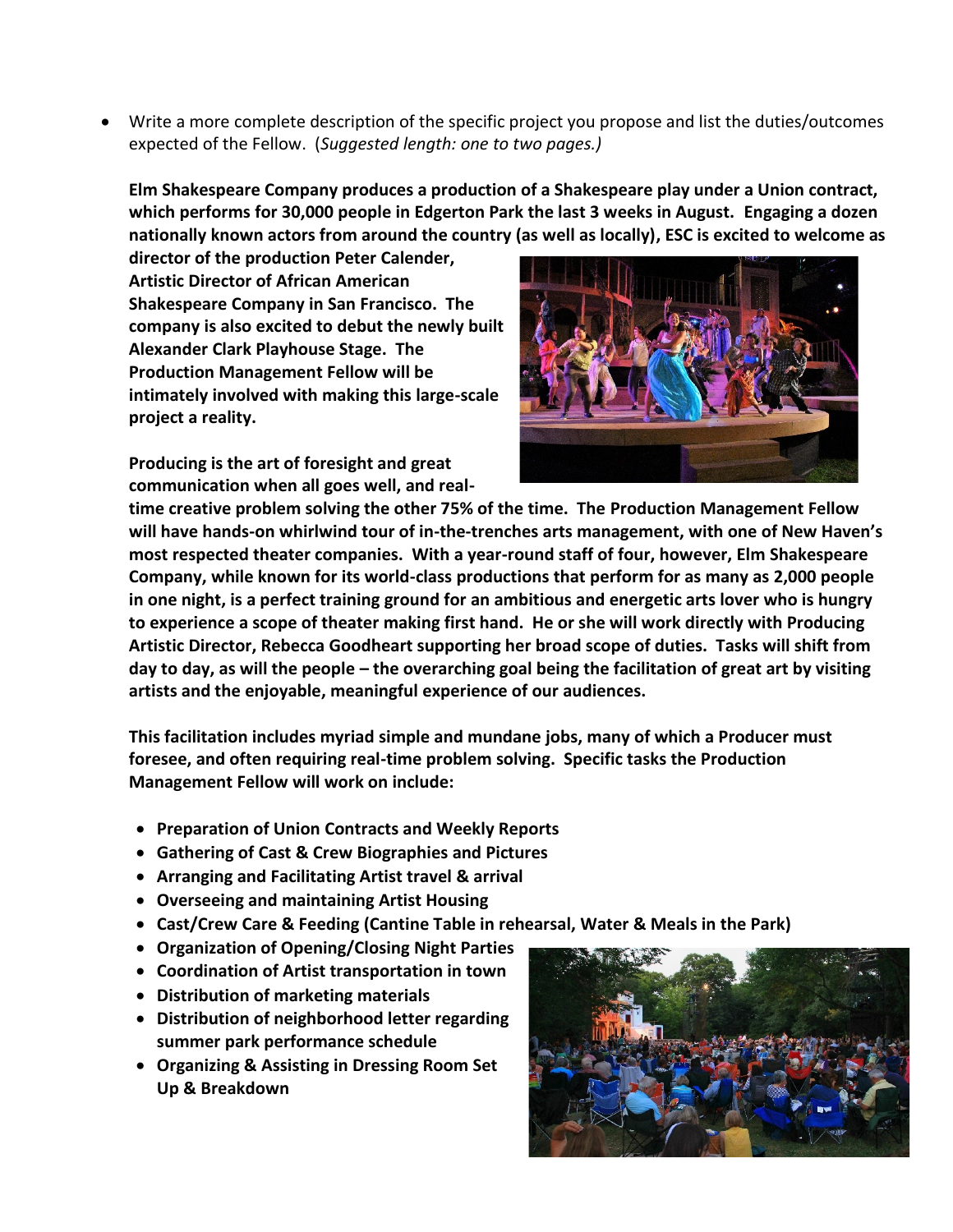**In addition, the Production Management Fellow will work to realize a series of corrolary outreach activities surrounding the summer production. These audience engagement activities will be an extension of what was learned through the company's 2020-21 online discussion and** 



**performance series***, Building a Brave New Theatre* **(more information available at <https://www.elmshakespeare.org/bnt> and [https://www.elmshakespeare.org/bnt2021\)](https://www.elmshakespeare.org/bnt2021). The series explored issues raised by the social justice movement and** *We See You White American Theatre* **manifesto, while looking to ask the question, how Shakespeare can best serve our community today, and interrogating Shakespeare's sometime problematic legacy. We hope to continue our fruitful partnership** 

**with the New Haven Department of Arts, Culture and Tourism and the Arts for Anti-Racism program for these programs. The Production Management Fellow will have the opportunity to create and realize these activities which may include off-site community conversations, crossover activities between our extensive summer education programs and the production, interactive displays onsite, among others ideas.**

**At the conclusion of the fellowship, the Production Management Fellow, like the Producer he or she is supporting, will have had experience with almost all aspects of production including marketing, production management, company management, union regulations, rehearsal** 

**protocols, and community and donor relations. He or she will have a production management credit for their resume. He or she will also have worked one-on-one with an experienced arts leader, had an in-depth experience of how a regional theater works, and built a host of relationships with some of the most respected theater artists on the eastern seaboard.** 



- List specific skills/experience required for the project:
	- ✓ **Strong office skills required: (Microsoft Office: Word, Excel)**
	- ✓ **Great communication skills, able to work with many different people**
	- ✓ **Strong organizational skills with attention to detail**
	- ✓ **Flexible, good problem solving skills**
	- ✓ **Ability to work on multiple projects and keep the logistics of each separate**
	- ✓ **Valid Driver's License/Owns car**
	- ✓ **Interest in/experience with theatrical production a plus**
	- ✓ **Ability to keep confidentiality**
	- ✓ **Sense of Humor**